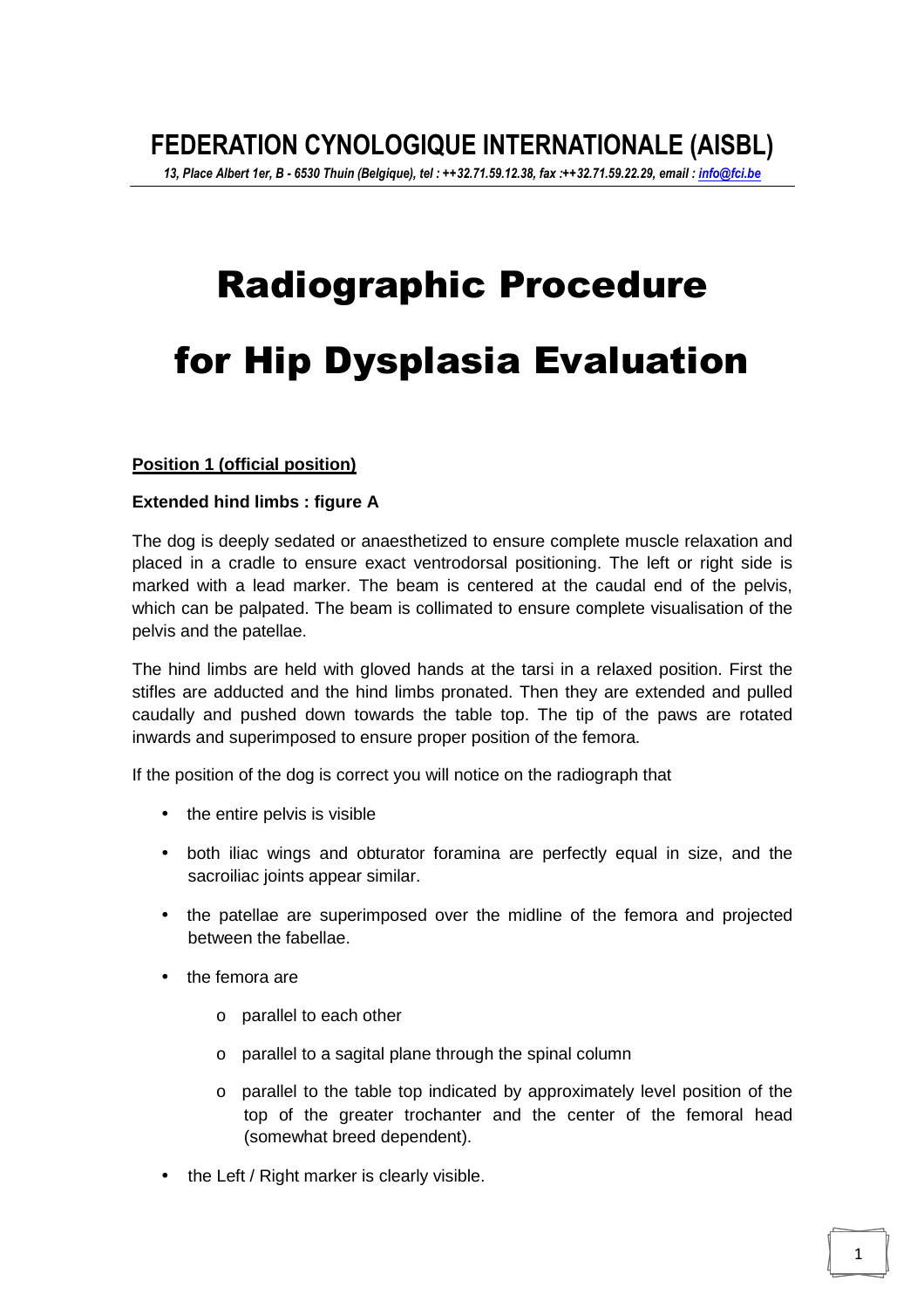Important: the dorsal edge of the acetabulum must be clearly visible through the femoral head.

In case the above requirements cannot be achieved because of the size of the dog (giant breed), the image needs to show the full pelvis and the stifles including the fabellae.

Films should be identified prior to the development (see f) of the Requirements).



**Figure A**